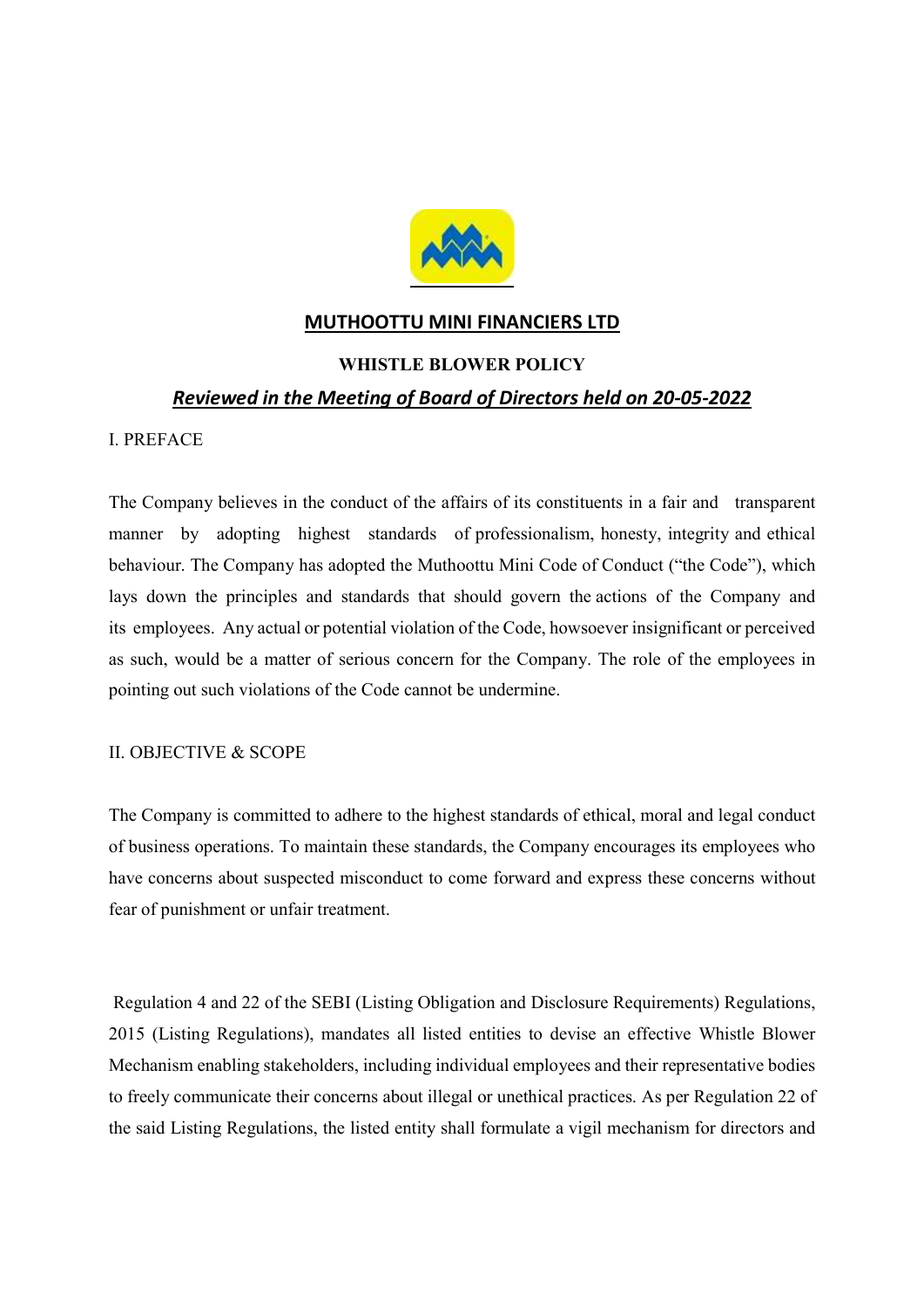employees to report genuine concerns. Also, such vigil mechanism shall provide for adequate safeguards against victimization of director(s) or employee(s) or any other person who avail the mechanism and also provide for direct access to the chairperson of the audit committee in appropriate or exceptional cases.

#### III. COVERAGE

This Whistle Blower Policy ("the Policy") has been formulated with a view to provide a mechanism for employees of the Company to raise concerns and to report to the management about instances of unethical behaviour, actual or suspected, fraud or violation of the company's code of conduct. The policy intends to cover serious concerns that could have grave impact on the operations and performance of the business of the Company. The policy neither releases employees from their duty of confidentiality in the course of their work, nor is it a route for taking up a grievance about a personal situation.

## IV. DEFINITIONS

The definitions of some of the key terms used in this Policy are given below.

"Audit Committee" means the audit committee formed pursuant to section 177 of The Companies Act, 2013,including all amendments thereto, Regulation 18 of SEBI LODR regulations2015 as amended from time to time and clause 70 (1) of Chapter XI of RBI Master Directions September 1 2016 as amended from time to time.

"Committee" means, the committee formed by the Nodal officer under this policy.

"Company" means, "Muthoottu Mini Financiers Ltd."

"Disciplinary Action" means any action that can be taken on the completion of or during the course of investigation proceedings, including but not limited to a warning, imposition of fine, suspension from official duties or any such action as is deemed to be fit considering the gravity of the matter.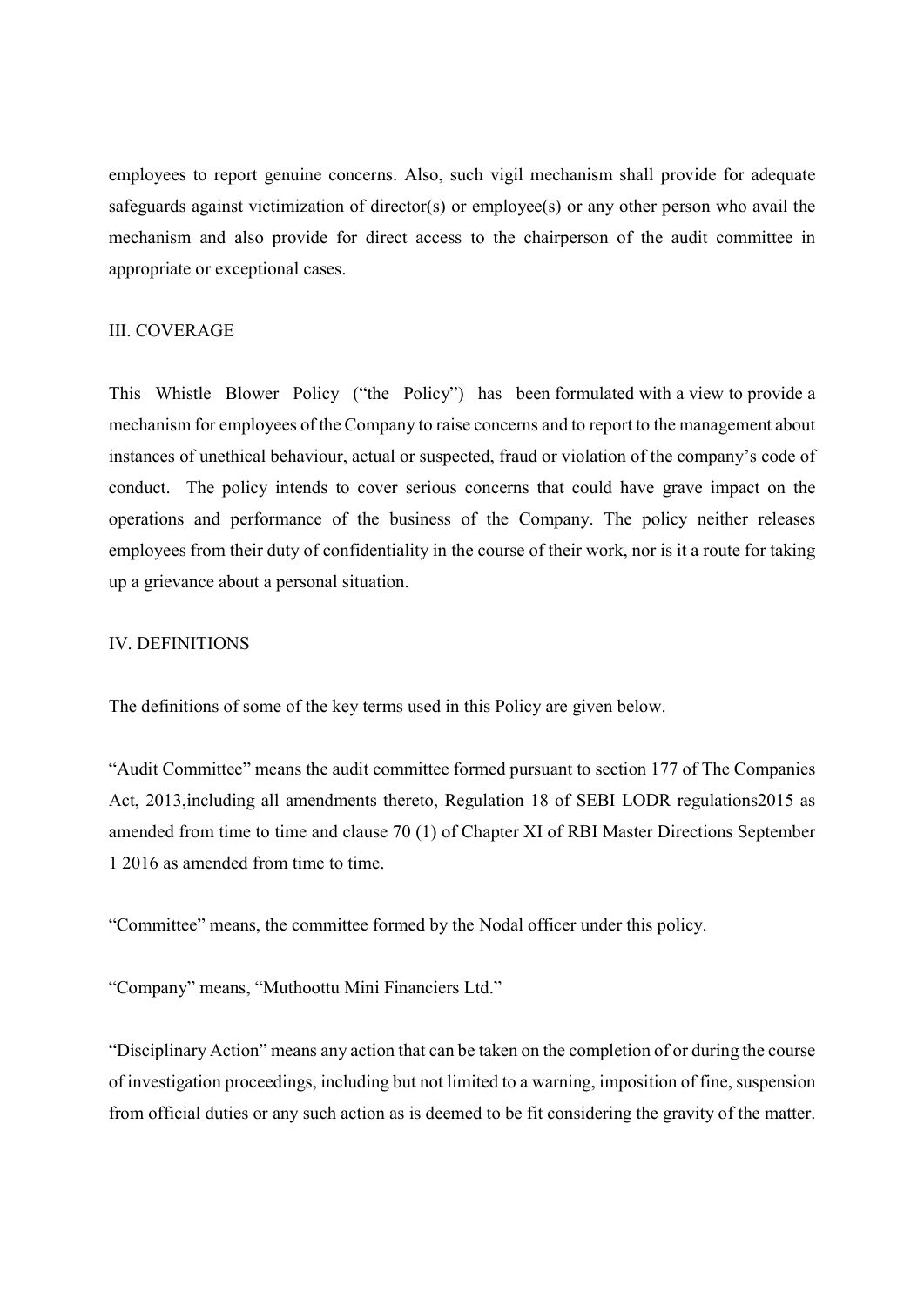"Employee" means every employee of the Company (working in India)

"Executive Director" means the Whole time Director on the board of the Company.

"Frivolous Complaint" means any complaint which is registered or attempted to be registered under this Policy with no evidence or on hearsay basis or with malafide intentions against the subject arising out of false or bogus allegations.

"Good Faith" An employee shall be deemed to be communicating in "good faith" if there is a reasonable basis for communication of unethical and improper practices or any other alleged wrongful conduct. Good Faith shall be deemed lacking when the employee does not have personal knowledge on a factual basis for the communication or where the employee knew or reasonably should have known that the communication about the unethical and improper practices or alleged wrongful conduct is malicious, false or frivolous.

"Managing Director" means the Managing Director on the board of the Company.

"Nodal Officer" means a Senior Management Person appointed by the Company to receive protected disclosure from whistle-blowers, conduct inquiry, maintaining records thereof, placing the same before the Audit Committee for its disposal.

"Protected Disclosure" means a concern raised by a written communication made in good faith that discloses or demonstrates information that may evidence unethical or improper activity. Protected Disclosures should be factual and not speculative in nature.

"Policy or This Policy" means, "Whistleblower Policy."

"Protected Disclosure" means any communication made in good faith thatdiscloses or demonstrates information that may evidence illegal or unethicalbehaviour, actual or suspected fraud or violation of the Company's Codes orany improper activity.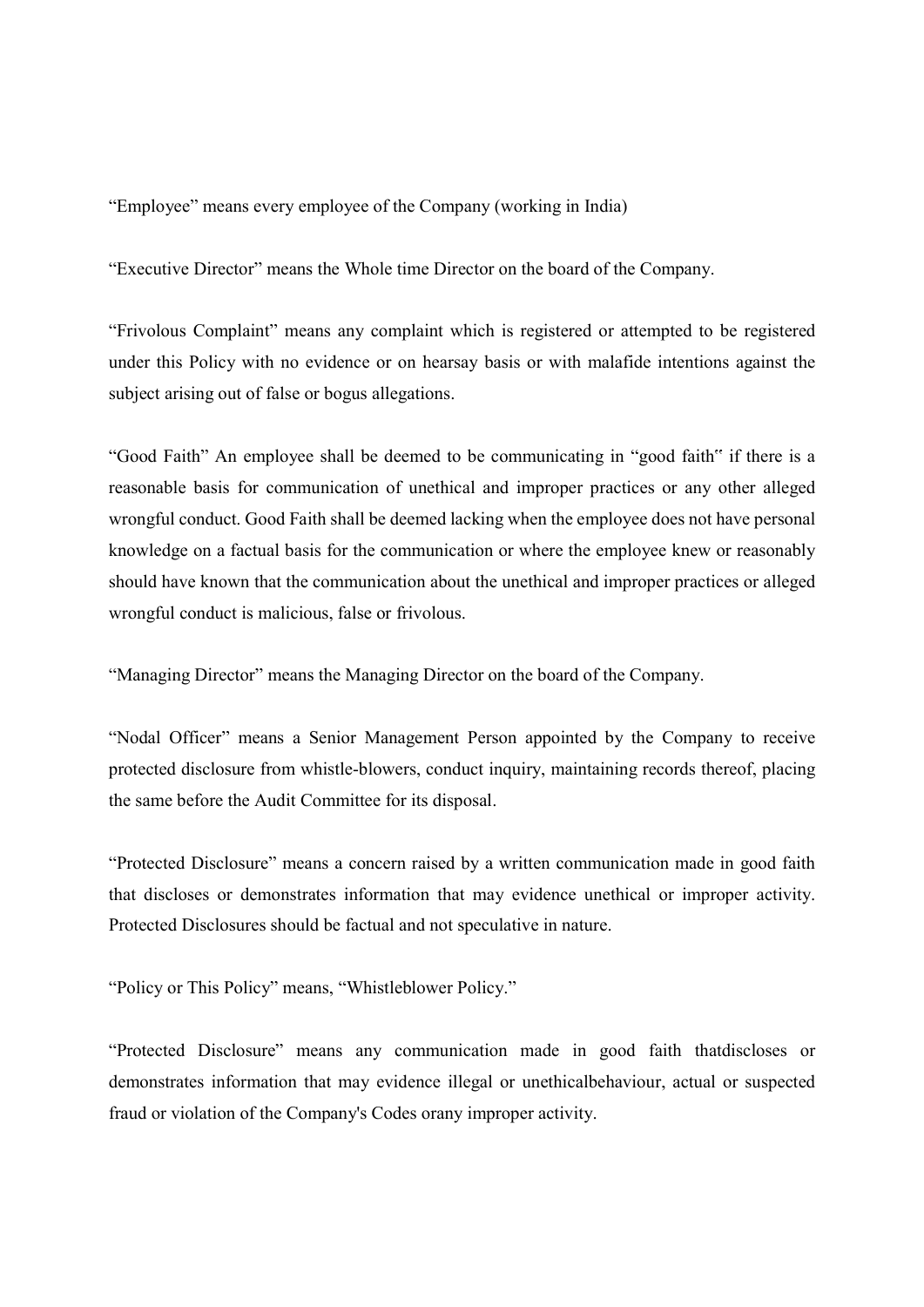"Senior Management" means personnel of the Company who are members of its core management team (excluding Directors) and who occupy the position of chiefs/heads of various functions in the Company designated as Vice President and above.

"Subject" means a person or group of persons against or in relation to whom a Protected Disclosure is made or evidence gathered during the course of an investigation under this Policy.

"Whistle blower" is someone who makes a Protected Disclosure under this Policy.

Complaints may include, not limited to such malpractices and events which have taken place/ suspected to take place involving:

- 1. Abuse of authority
- 2. Breach of contract
- 3. Negligence causing substantial and specific danger to public health and safety
- 4. Manipulation of company data/records
- 5. Financial irregularities, including Corrupt business practices, fraud or suspected fraud or Deficiencies in Internal Control and check or deliberate error in preparations of Financial Statements or Misrepresentation of financial reports
- 6. Any unlawful act whether Criminal or Civil
- 7. Pilferation of confidential/propriety information
- 8. Discrimination or harassment including sexual harassment
- 9. Deliberate violation of law/regulation
- 10. Wastage/misappropriation of company funds/assets
- 11. Breach of Company Policy or failure to implement or comply with any approved Company Policy

Policy should not be used in place of the Company grievance procedures or be a route for raising malicious or unfounded allegations against colleagues.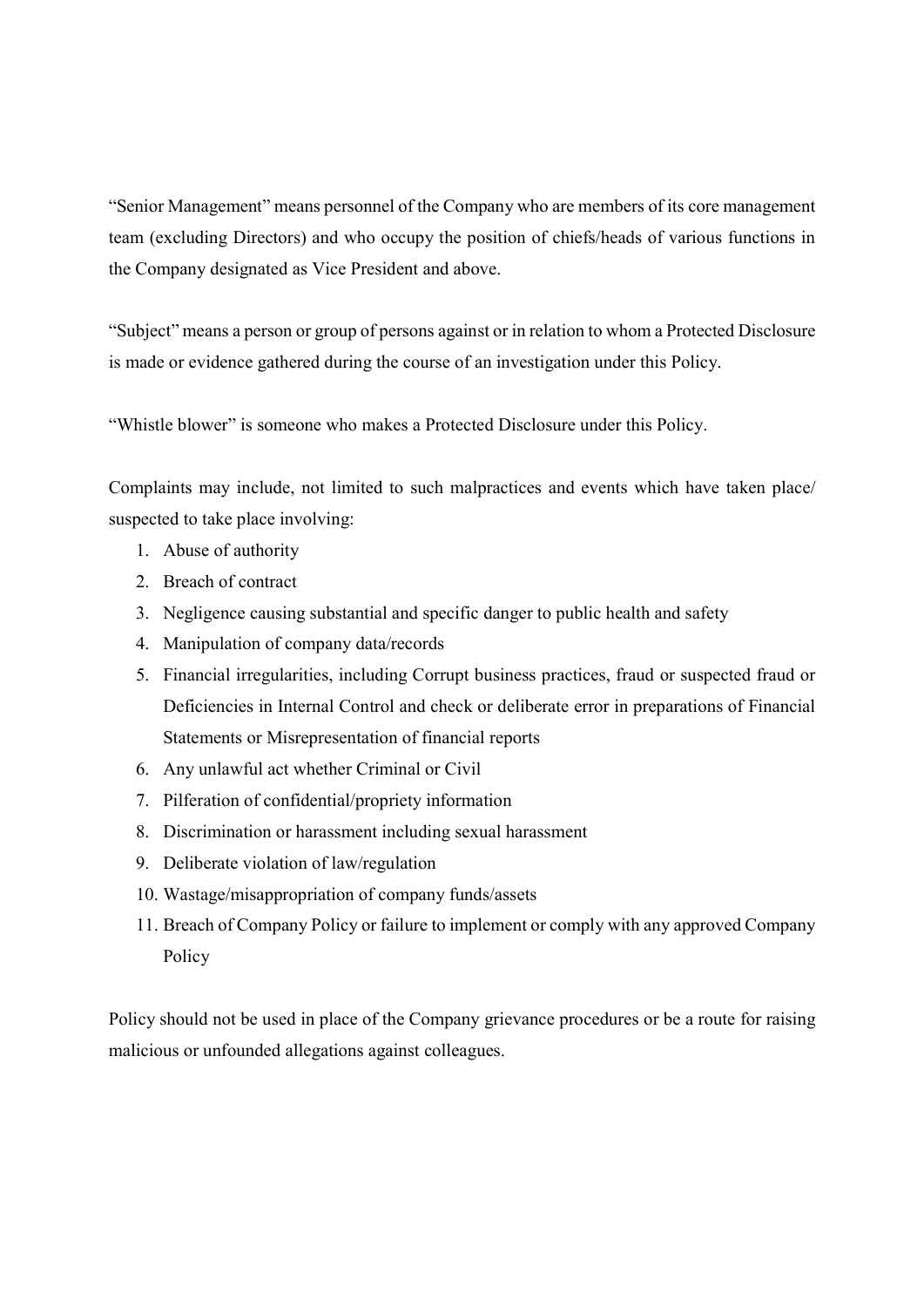## VI. GUIDING PRINCIPLES

To ensure that this Policy is adhered to, and to assure that the concern will be acted upon seriously, the Company will:

1. Ensure that the Whistle blower and/or the person processing the Protected Disclosure is not victimized for doing so

2. Treat victimization as a serious matter, including initiating disciplinary action on person/(s) indulging in victimisation

3. Ensure complete confidentiality

4. Not attempt to conceal evidence of the Protected Disclosure

5. Take disciplinary action, if any one destroys or conceals evidence of the Protected Disclosure made/to be made

6. Provide an opportunity of being heard to the persons involved especially to the Subject

## VII. DISQUALIFICATIONS :

The Company reserves the right not to investigate in the following circumstances:

a. Protected Disclosure pertaining to HR related issues viz. salary, performance evaluation etc.

b. Protected Disclosure made without the following mandatory information

i. Name, designation and location of the Subject(s)

ii. Detailed description of the incident

iii. Location and time/duration of the incident

iv. Specific evidences or source of evidences

## VIII. PROTECTION TO WHISTLEBLOWER

1. If one raises a concern under this Policy, he/she will not be at risk of suffering any form of reprisal or retaliation. Retaliation includes discrimination, reprisal, harassment or vengeance in any manner. Company's employee will not be at the risk of losing her/ his job or suffer loss in any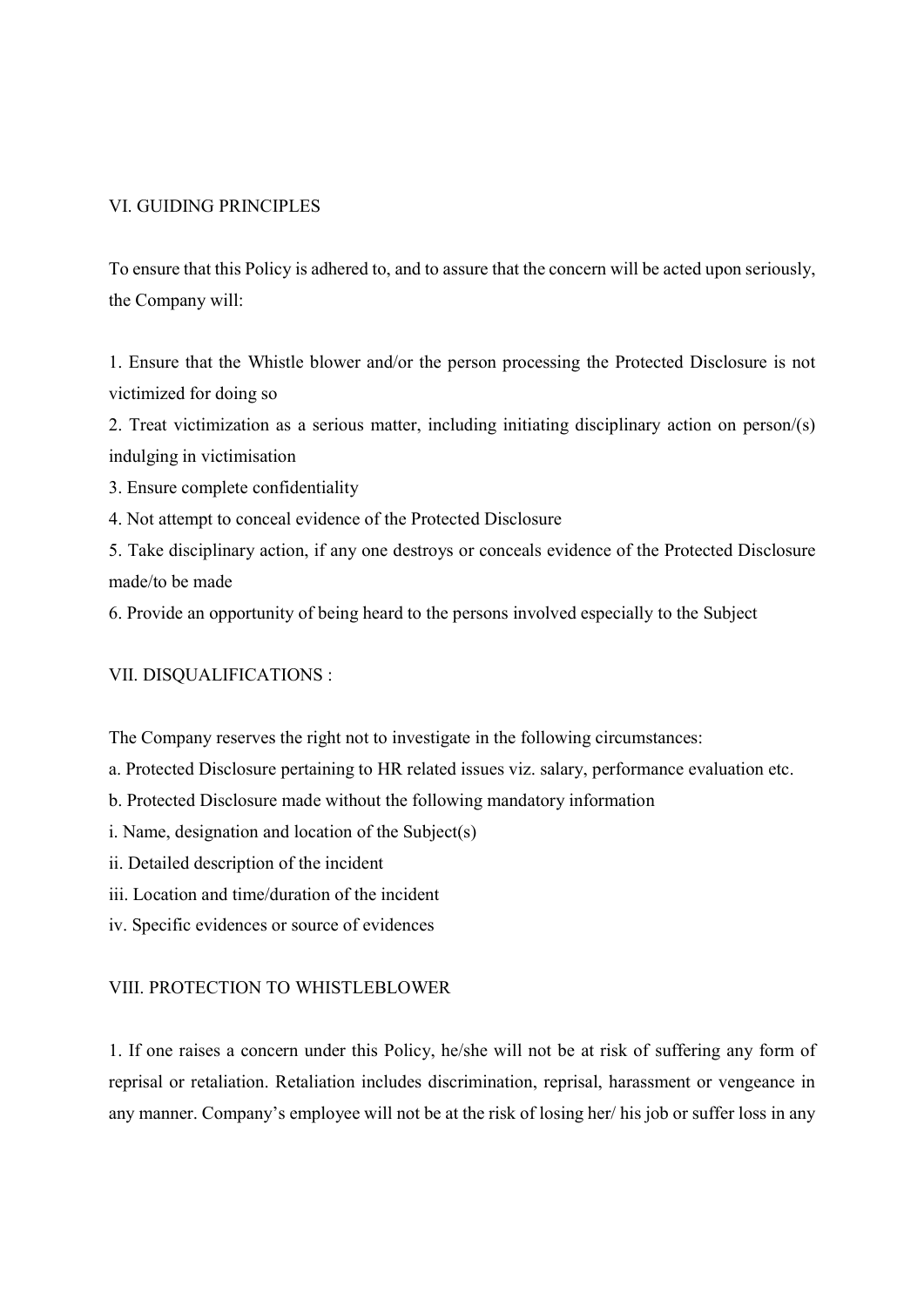other manner like transfer, demotion, refusal of promotion, or the like including any direct or indirect use of authority to obstruct the Whistleblower's right to continue to perform his/her duties/functions including making further Protected Disclosure, as a result of reporting under this Policy. The protection is available provided that:

a. The communication/ disclosure is made in good faith

b. He/She reasonably believes that information, and any allegations contained in it, are substantially true; and

c. He/She is not acting for personal gain

Anyone who abuses the procedure (for example by maliciously raising a concern knowing it to be untrue) will be subject to disciplinary action, as will anyone who victimizes a colleague by raising a concern through this procedure. If considered appropriate or necessary, suitable legal actions may also be taken against such individuals.

However, no action will be taken against anyone who makes an allegation in good faith, reasonably believing it to be true, even if the allegation is not subsequently confirmed by the investigation.

2. The Company will not tolerate the harassment or victimization of anyone raising a genuine concern. As a matter of general deterrence, the Company shall publicly inform employees of the penalty imposed and disciplinary action taken against any person for misconduct arising from retaliation.

Any other Employee/business associate assisting in the said investigation shall also be protected to the same extent as the Whistleblower.

#### IX. ACCOUNTABILITIES – WHISTLEBLOWERS

a) Bring to early attention of the Company any improper practice they become aware of. Although they are not required to provide proof, they must have sufficient cause for concern. Delay in reporting may lead to loss of evidence and also financial loss for the Company.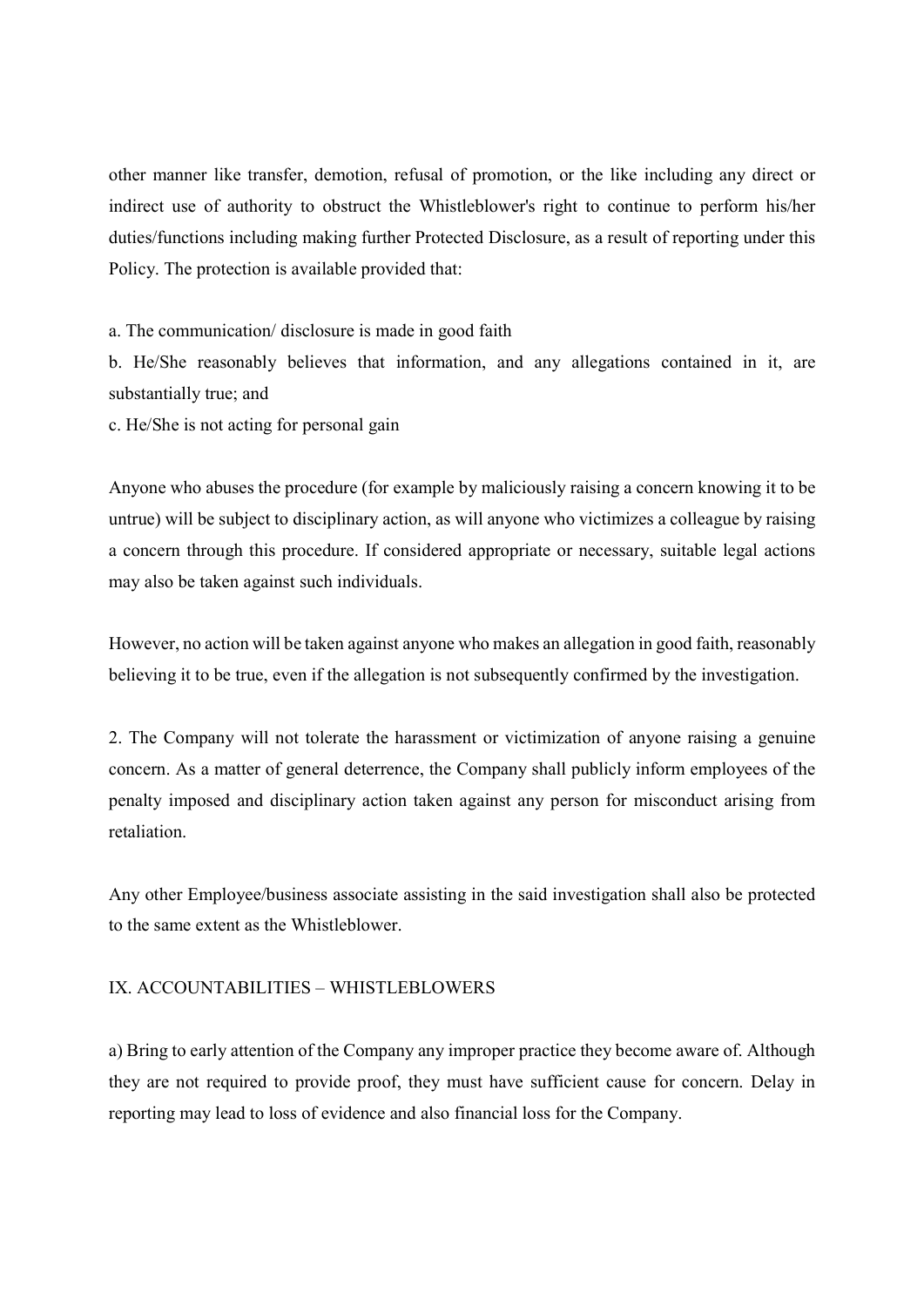b) Avoid anonymity when raising a concern

c) Follow the procedures prescribed in this policy for making a Disclosure

d) Co-operate with investigating authorities, maintaining full confidentiality

e) The intent of the policy is to bring genuine and serious issues to the fore and it is not intended for petty Disclosures. Malicious allegations by employees may attract disciplinary action

f) A whistleblower has the right to protection from retaliation. But this does not extend to immunity for involvement in the matters that are the subject of the allegations and investigation

g) Maintain confidentiality of the subject matter of the Disclosure and the identity of the persons involved in the alleged Malpractice. It may forewarn the Subject and important evidence is likely to be destroyed

h) In exceptional cases, where the whistleblower is not satisfied with the outcome of the investigation carried out by the Nodal Officer or the Committee, he/she can make a direct appeal to the Managing Director of the Company

#### X. ACCOUNTABILITIES – NODAL OFFICER

a) Conduct the enquiry in a fair, unbiased manner

b) Ensure complete fact-finding.

c) Maintain strict confidentiality.

d) Decide on the outcome of the investigation, whether an improper practice has been committed and if so by whom

e) Recommend an appropriate course of action - suggested disciplinary action, including dismissal, and preventive measures.

f) Constitute a committee for detailed enquiry if so required.

g) Record Committee deliberations and document the final report.

#### XI. MANAGEMENT ACTION ON FALSE DISCLOSURES

An employee who knowingly makes false allegations of unethical & improper practices or alleged wrongful conduct shall be subject to disciplinary action, up to and including termination of employment, in accordance with Company rules, policies and procedures. Further this policy may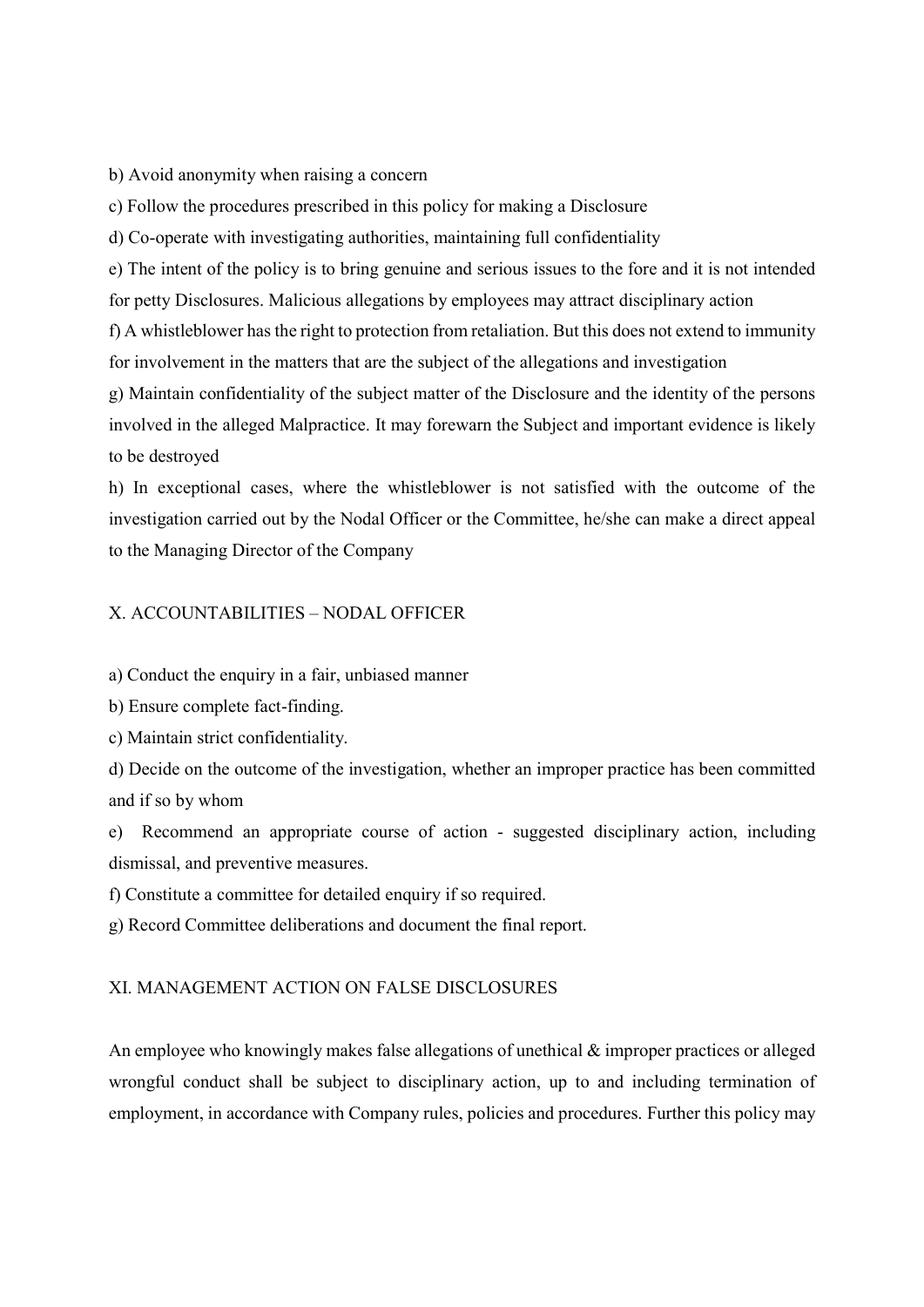not be used as a defence by an employee against whom an adverse personnel action has been taken independent of any disclosure made by him and for legitimate reasons or cause under Company rules and policies.

# XII. PROCEDURE FOR RAISING A DISCLOSURE

A Disclosure should be made in writing. Letters can be submitted by hand-delivery, e-mail, courier or by post addressed to the Nodal Officer appointed by the Managing Director of the Company. The details of the Nodal Officer is given below

| Name           | P.E.MATHAI                                            |
|----------------|-------------------------------------------------------|
| Address        | Muthoottu Royal Towers, Kaloor, Kochi-682017          |
| Contact number | 7593092593, 0484 - 2912183                            |
| Email          | $matha\bar{a}$ ) mathai $\bar{a}$ ) muthoottumini.com |

While there is no specific format for submitting a Disclosure, the following details MUST be mentioned:

(a) Name, address and contact details of the Whistleblower (including Employee Code, when the Whistleblower is an employee).

(b) Brief description of the Malpractice, giving the names of those alleged to have committed or about to commit a Malpractice. Specific details such as time and place of occurrence are also important.

(c) In case of letters, the disclosure should be sealed in an envelope marked "Whistle Blower" and addressed to the Nodal Officer.

XIII. PROCEDURE FOR DEALING WITH DISCLOSURES

(a) The Nodal Officer shall acknowledge receipt of the Disclosure as soon as practical (preferably within 07 days of receipt of a Disclosure), where the Whistle blower has provided his/her contact details.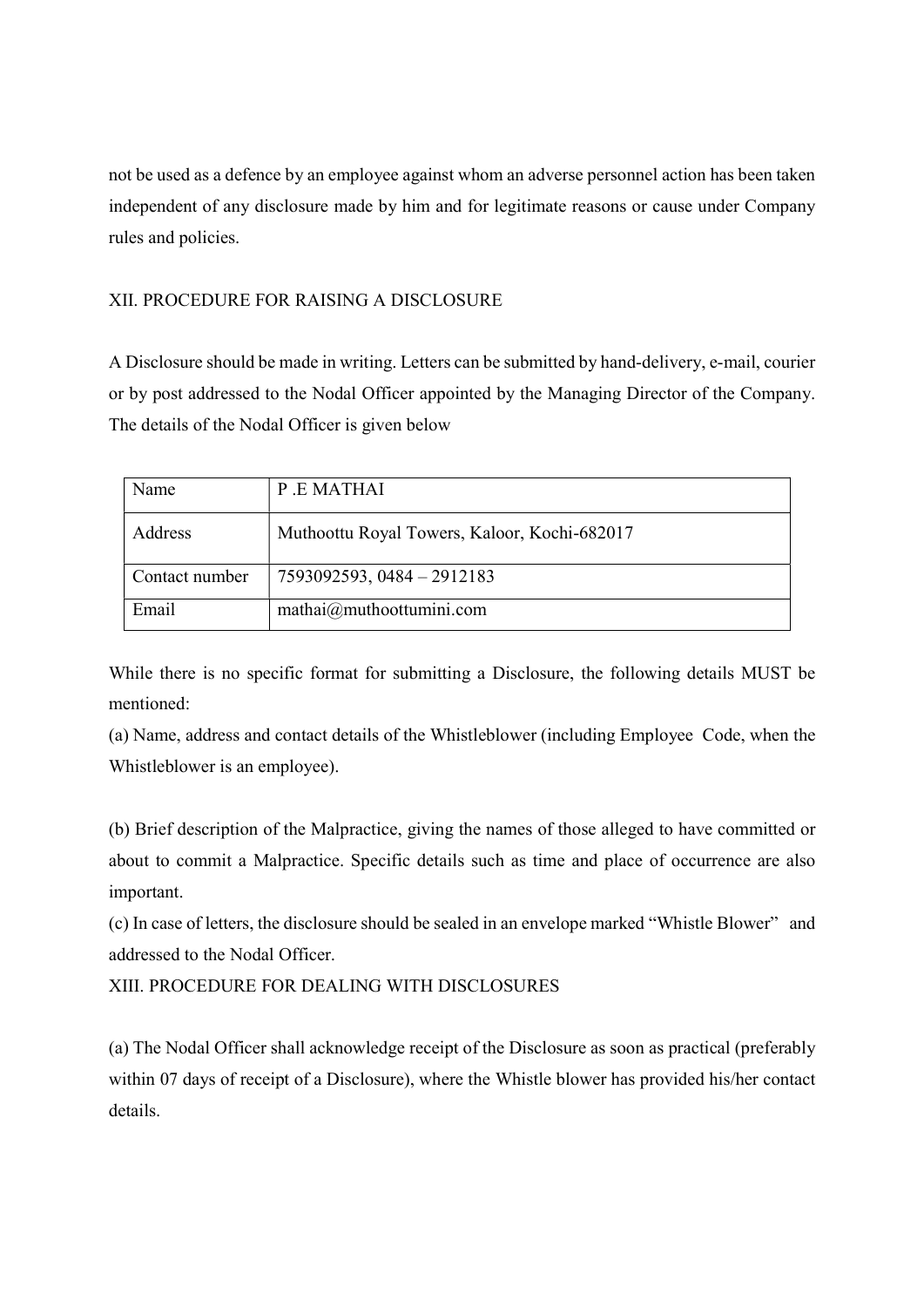(b) The Nodal Officer will proceed to determine whether the allegations (assuming them to be true only for the purpose of this determination) made in the Disclosure constitute a Malpractice. If the Nodal Officer determines that the allegations do not constitute a Malpractice, he/she will record this finding with reasons and communicate the same to the Whistle blower.

 (c) If the Nodal Officer determines that the allegations constitute a Malpractice, hewill proceed to investigate the Disclosure and if necessary, with the assistance of the Whistle Committee, to be formed by the Nodal Officer, comprising of Senior Management of the company and a representative of the Department where the breach has occurred. If the alleged Malpractice is required by law to be dealt with under any other mechanism, the Nodal Officer may refer the Disclosure to the appropriate authority under such mandated mechanism and seek a report on the findings from such authority.

(d ) The investigation may involve study of documents and interviews with various individuals. Any person required to provide documents, access to systems and other information by the Nodal Officer or Committee for the purpose of such investigation shall do so as required.

(e) Individuals with whom the Nodal Officer or Committee requests an interview for the purposes of such investigation shall make themselves available for such interview at reasonable times and shall provide the necessary cooperation for such purpose.

f) If the Malpractice constitutes a criminal offence, the Nodal Officer will bring it to the notice of the Audit Committee and take appropriate action including reporting the matter to the police. An Action taken report shall be submitted to the Committee on a regular basis by the nodal officer

(g) The Managing Director or Executive Directors of the Company may, at his/her discretion, participate in the investigations of any Disclosure.

(h) The Committee shall conduct such investigations in a timely manner and shall submit a written report containing the findings and recommendations to the Nodal Officer as soon as practically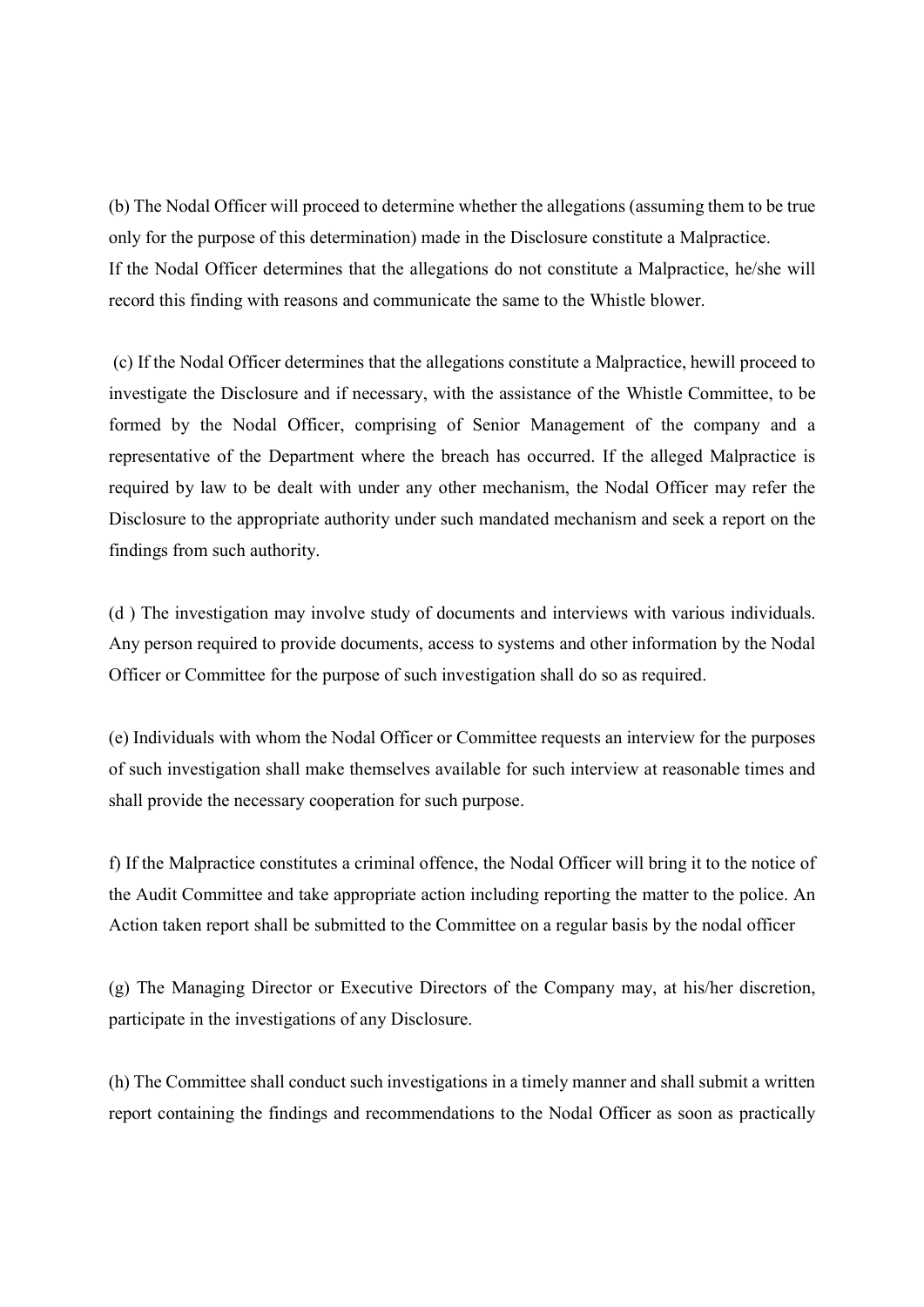possible and in any case, not later than 30 days from the date of receipt of the Disclosure. The Nodal Officer may allow further time for submission of the report based on the circumstances of the case.

(i) Whilst it may be difficult for the Nodal Officer to keep the Whistleblower regularly updated on the progress of the investigations, he/she will keep the Whistleblower informed of the result of the investigations and its recommendations subject to any obligations of confidentiality.

(j) The Nodal Officer will ensure action on the recommendations of the Committee/ Officer and keep the Whistleblower informed of the same. Though no timeframe is being specified for such action, the Company will endeavor to act as quickly as possible in cases of proved Malpractice. A

## XIIV. ACCESS TO REPORTS AND DOCUMENTS

All reports and records associated with "Disclosures" are considered confidential information and access will be restricted to the Audit Committee and the Nodal Officer. Disclosures and any resulting investigations, reports or resulting actions will generally not be disclosed to the public except as required by any legal requirements or regulations or by any corporate policy in place at that time.

# XV. RETENTION OF DOCUMENTS

All Protected Disclosures in writing or documented along with the results of investigation relating thereto shall be retained by the Company for a minimum period of 05 years.

## XVI. REPORTS

Upon completion of the Inquiry the Nodal officer shall submit a detailed report before the Audit Committee on a regular basis. A quarterly status report on the total number of complaints received during the period, with summary of the findings of the Nodal Officer will also be submitted to the Audit Committee of the Company.